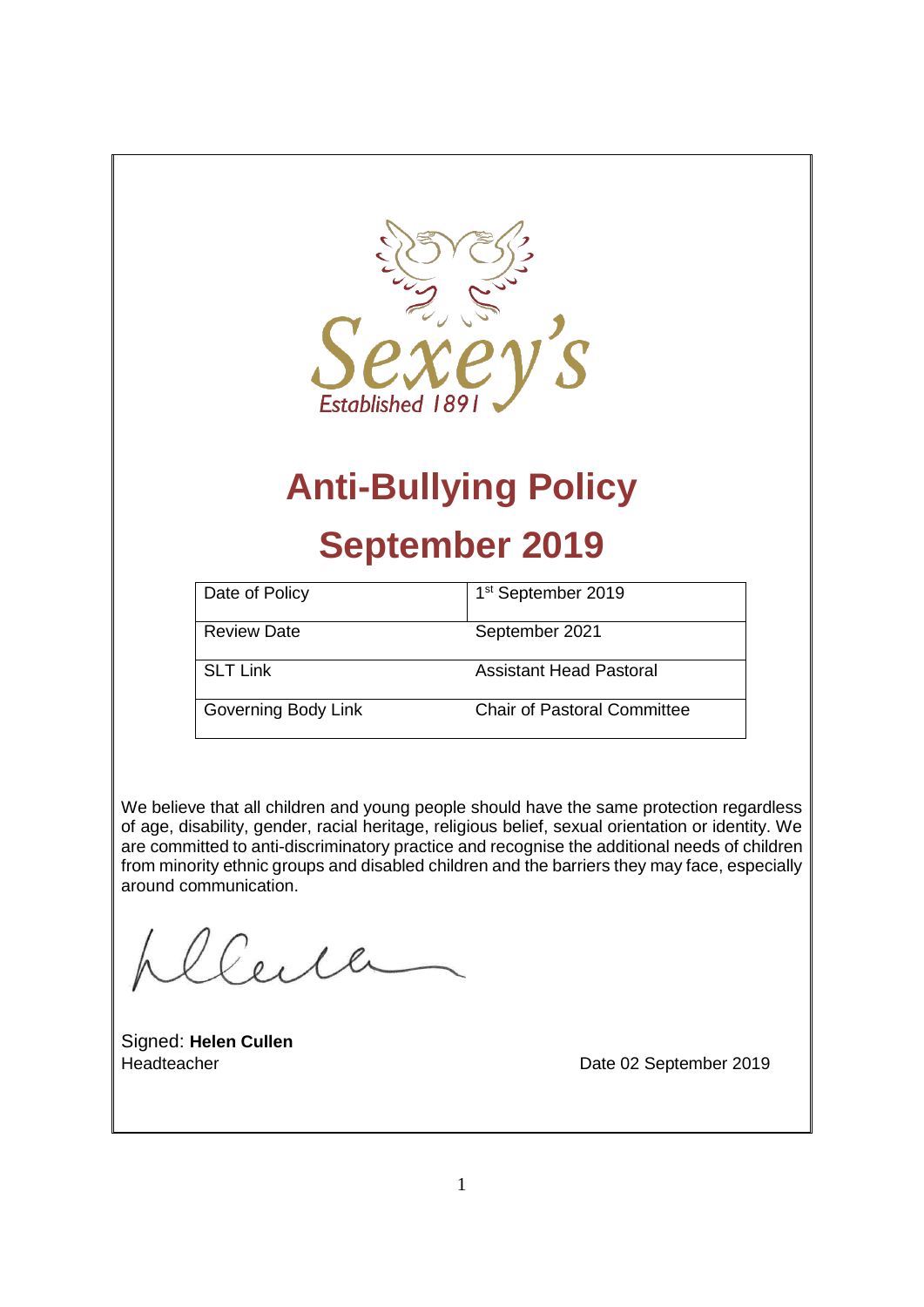### **SCHOOL ETHOS AND VALUES**

Our Christian values are at the heart of the ethos of the school and through these we grow individually and as a community. The Story of the Good Samaritan underpins our 7 core values of:

- Honesty
- Forgiveness
- Empathy
- Courage
- Resilience
- Kindness
- Respect

These core values underpin our policies, procedures and the way we treat one another in our community.

# **Philosophy**

We believe that all children and young people have the right to protection from harm, neglect and abuse and that their wellbeing is of paramount importance. Sexey's School aims to ensure good relationships between all members of its community and that learning and personal development takes place in a climate of trust, safety and confidence. The school has a system of rewards, which aims to motivate and encourage students as well as helping to build individual self-confidence and selfesteem.

We treat all our students and Parent/Carers fairly and with consideration and expect them to have the same consideration. This policy applies to all members of the school's community. It is the responsibility of the whole school community to be vigilant in identifying, reporting and preventing bullying, harassment, victimisation and discrimination to make it clear that such behaviours will not be tolerated and are unacceptable.

Everyone has a responsibility for safeguarding and promoting the wellbeing of all students and all staff have a duty of care to ensure our students are protected from harm.

# **Government Guidance on Preventing Bullying**

The latest [Government Guidance](https://www.gov.uk/government/publications/preventing-and-tackling-bullying) for schools including related legislation on preventing and responding to bullying in the following documents: *Preventing and Tackling Bullying Cyber Bullying: Advice for Headteachers and School Staff Advice for Parent/Carers and Carers on Cyber Bullying*

# **Safeguarding**

When there is 'reasonable cause to suspect that a child is suffering, or is likely to suffer, significant harm' a bullying incident should be addressed as a child protection concern under the Children Act 1989. Where this is the case, the school staff should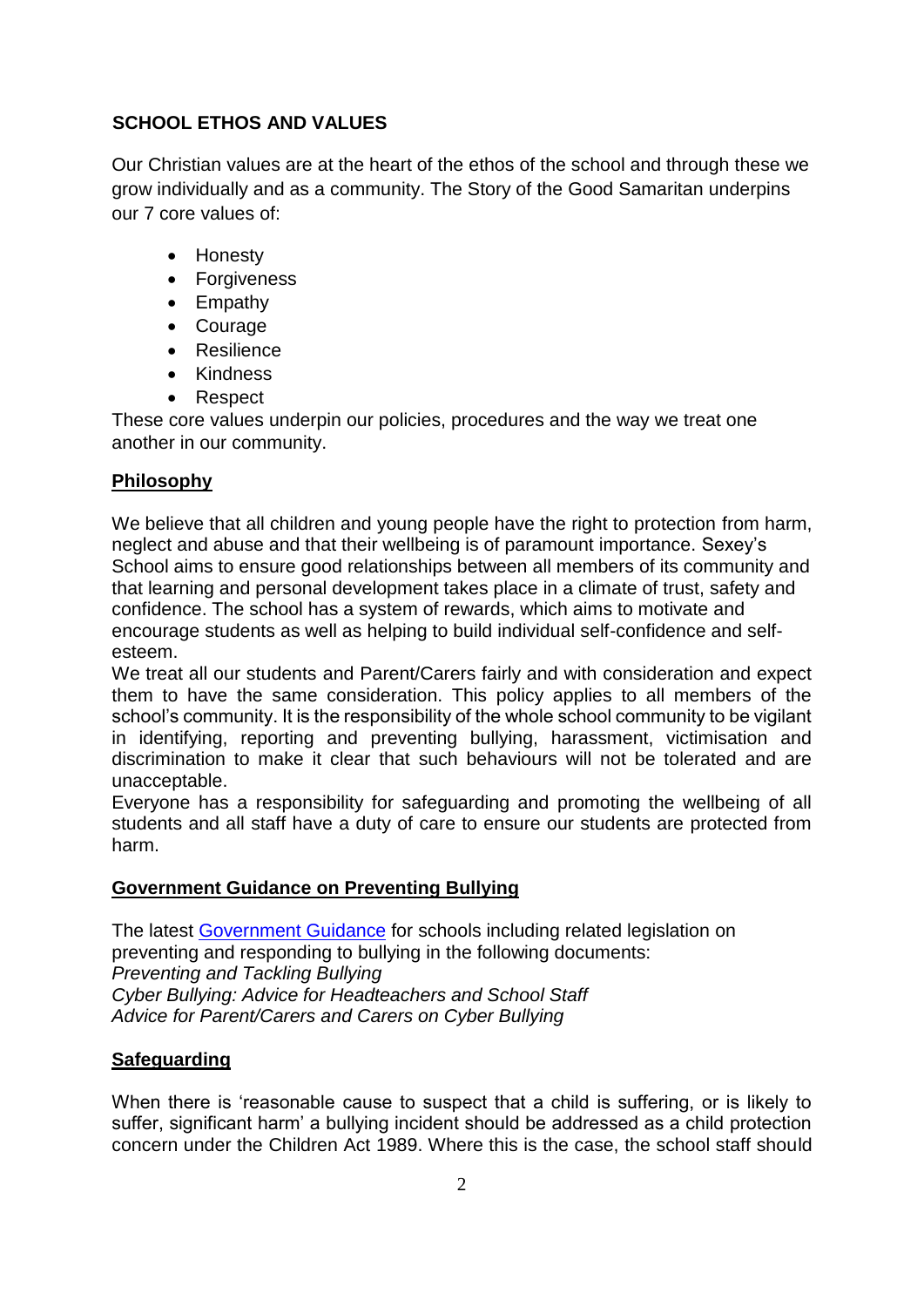discuss with the school's Designated Safeguarding Lead and report their concerns to their local authority children's social care and work with them to take appropriate action. Full details can be found in Part 1 of Keeping Children Safe in Education. However, external support can be given to pupils whether or not it is deemed a child protection concern. Even where safeguarding is not considered to be an issue, schools may need to draw on a range of external services to support the pupil who is experiencing bullying, or to tackle any underlying issue which has contributed to a child engaging in bullying. Full details can be found in Part 1 of Keeping Children Safe in Education and Chapter 1 of Working Together to Safeguard Children.

#### **Related Policies**

Safeguarding and Child Protection Policy Behaviour, Rewards and Exclusion Policy Attendance Policy Teaching and Learning Policy Online Safety Policy ICT Acceptable Use Policy

#### **Definition of Bullying**

#### *"The repetitive, intentional hurting of one person by another, where the relationship involves an imbalance of power. Bullying can be carried out physically, verbally emotionally or through cyberspace."*

#### **Anti-bullying Alliance**

The definition of bullying must be understood and shared by all within the school community who need to understand what bullying is and how different it is from 'peer conflict' or a 'fall-out' between friends.

There are three widely acknowledged means of bullying:

- **Direct physical bullying** (pushing, hitting, punching, kicking)
- **Direct verbal bullying** (yelling abuse at another, name-calling, insulting someone, using verbal threats)
- **Indirect bullying, also known as social bullying or relationship bullying** (spreading rumours, social exclusion, disclosing another's secrets to a third party)

With the increases in technologies there has been an increase in **Cyberbullying** where covert or indirect bullying is carried out using electronic media such as e-mails, mobile phones and the internet.

#### **Specific Forms of Bullying**

This policy is intended to ensure fair treatment for all and to challenge the bullying of vulnerable groups such as bullying related to:

- Race, colour, religion, belief or culture
- Special Educational Need or Disability.
- Appearance or health conditions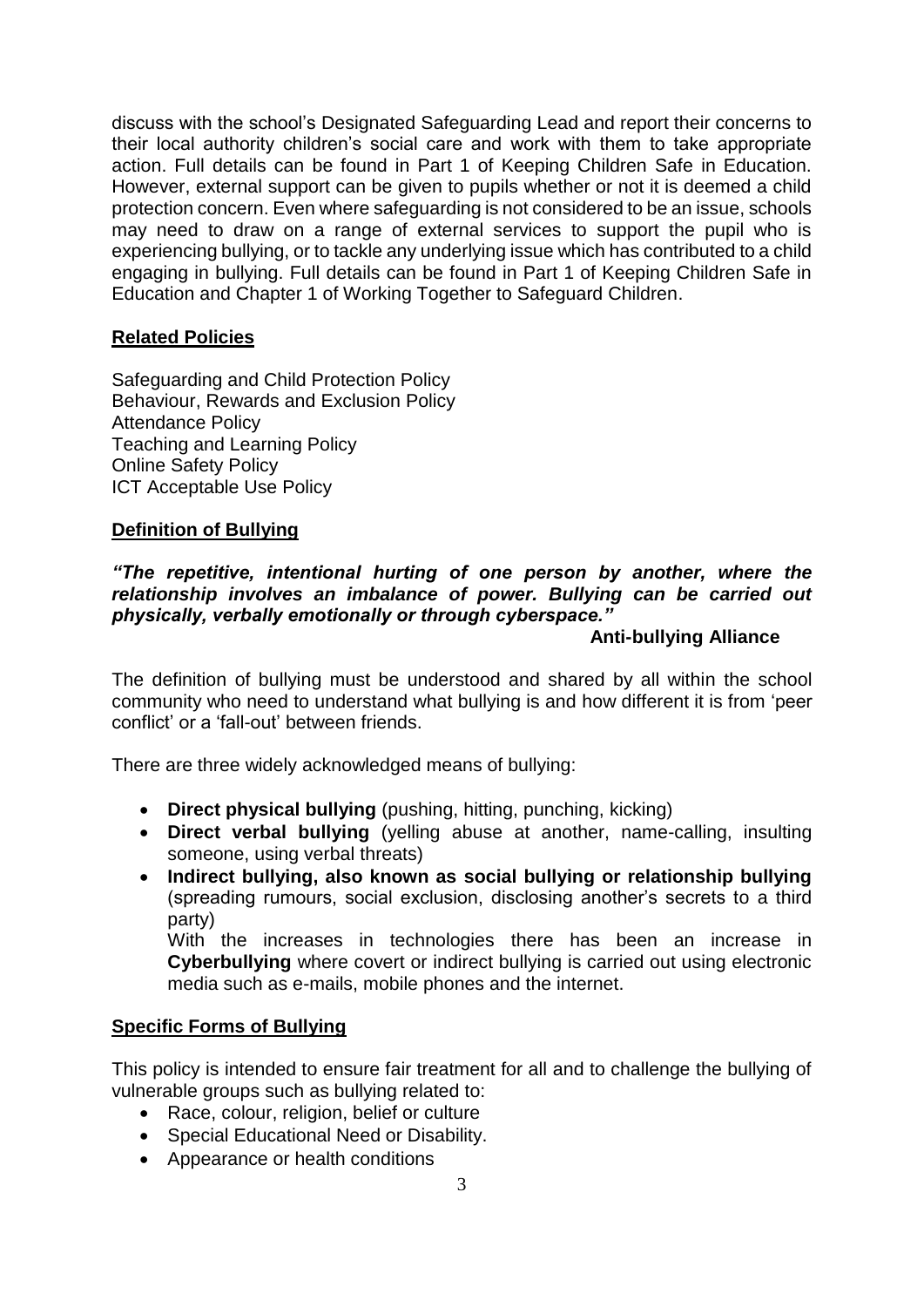- Sexual orientation including Homophobic bullying
- Young carers, looked after children or related to home circumstances
- Disability

#### **The School's Response to Bullying**

At Sexey's School we always treat bullying and allegations of bullying very seriously. Bullying conflicts sharply with the school's policy on equality and diversity and its social and moral principles. Bullying can be so serious that it can cause psychological damage, eating disorders, self-harm and even suicide. Whilst bullying is not a specific criminal offence, there are criminal laws, which apply to harassment and threatening behaviour.

The school reserves the right to investigate incidents that take place outside school hours, on school visits and trips and that occur near the school, involving our students. Teachers have the power to discipline students for misbehaving outside the school premises "to such an extent as is reasonable". This can relate to any bullying incidents occurring anywhere off the school premises, such as on school or public transport, outside the local shops, or in towns or villages. In all cases of misbehaviour or bullying, the teacher can only discipline the pupil on school premises or elsewhere when the pupil is under the lawful control of the staff member.

We welcome feedback and suggestions to improve our approach from students, Parent/Carers on the School's Anti-bullying Policy.

#### **Signs of Bullying**

Changes in behaviour that may indicate that a student is being bullied include:

- Unwillingness to return to school
- Displays of excessive anxiety, becoming withdrawn or unusually quiet
- Failure to produce work, or producing unusually bad work, or work that appears to have been copied, interfered with or spoilt by others
- Books, bags and other belongings suddenly going missing or being damaged
- Changes to established habits (e.g. giving up music lessons, change of accent or vocabulary)
- Diminished levels of self-confidence
- Frequent visits to the Health Centre with symptoms such as stomach pains and headaches
- Unexplained cuts and bruises
- Frequent absence, erratic attendance, late arrival to class
- Choosing the company of adults
- Displaying repressed body language and poor eye contact
- Difficulty in sleeping or experiencing nightmares
- Talking of suicide or running away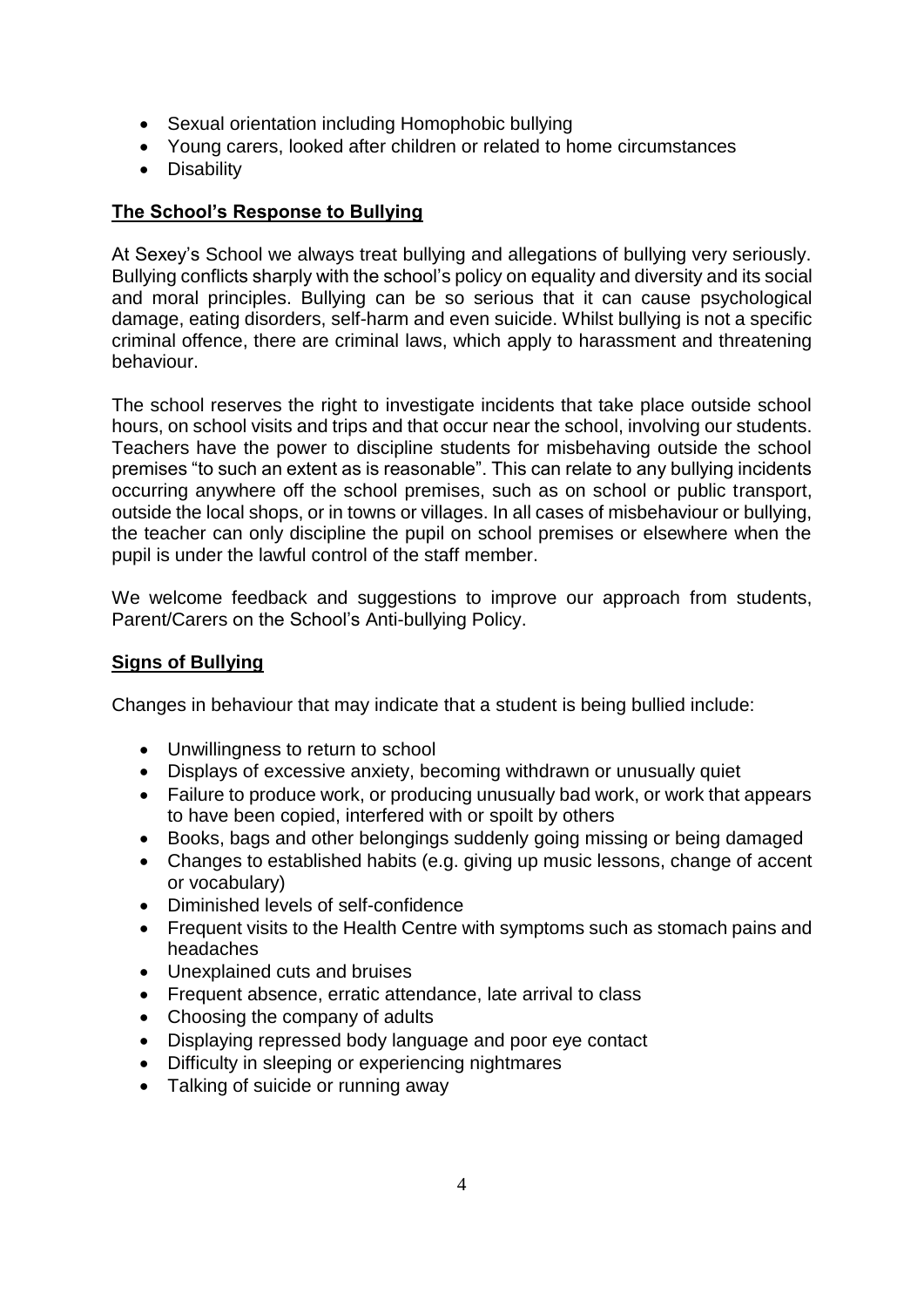Although there may be other causes for some of the above symptoms, a repetition of, or a combination of these signs of bullying should be investigated by Parent/Carers/carers and teachers.

# **Preventative Measures, Education and Support**

- All new students are briefed thoroughly on the school's expected standards of behaviour. They are told what to do if they encounter bullying. Whistle-blowers who act in good faith will not be penalised and will be supported.
- Staff are given guidance on the school's Anti-Bullying Policy and how to react to allegations of bullying.
- New staff are required to read and make themselves familiar with the school's policy.
- There is a strong and experienced pastoral team who support the Assistant Head (Pastoral) and Boarding Manager. They handle incidents as an immediate priority. They are alert to possible signs of bullying.
- Appropriate assemblies are given to explain the school's policy on bullying.
- The PSHE programme is structured to give students an awareness of their social and moral responsibilities as they progress through the school and to enforce the message about community involvement and taking care of each other. It uses a range of Anti-Bullying resources.
- Other lessons highlight the issue of bullying and reinforce this message by teaching moral and spiritual values that show bullying to be unacceptable and by developing social skills.
- The pastoral team gives support and guidance to other staff on handling and reporting incidents, and on follow-up work with both victims and bullies.
- A School Councillor providing specialist skills can be available to give confidential advice and counselling support to students.
- The Emotional Literacy Support Assistants (ELSA) and Pastoral Team are also available to give support and guidance to students. They provide advice and seek to encourage the school's core values.
- In boarding houses, there are strong pastoral teams who provide the opportunity for informal discussion of student concerns.
- The boarding and day pastoral teams communicate well and contact Parent/Carers if worried about a student's wellbeing.
- Students and their Parent/Carers are made aware of the contents of the School's Anti-bullying Policy and are aware that they can download copies from the school's web site. All students know how to report anxieties to any member of staff.
- Advice on where students can seek help, including details of confidential helplines and websites connecting to external specialists, are displayed in school and the boarding houses.
- A peer-mentoring scheme is provided, whereby trained older students offer advice and support to younger students.
- The school uses training provided by the Diana Foundation to train Year 10 and 11 students as Anti-Bullying Ambassadors who support students who feel that they are being bullied and raise the issue using displays and events during Anti-Bullying week.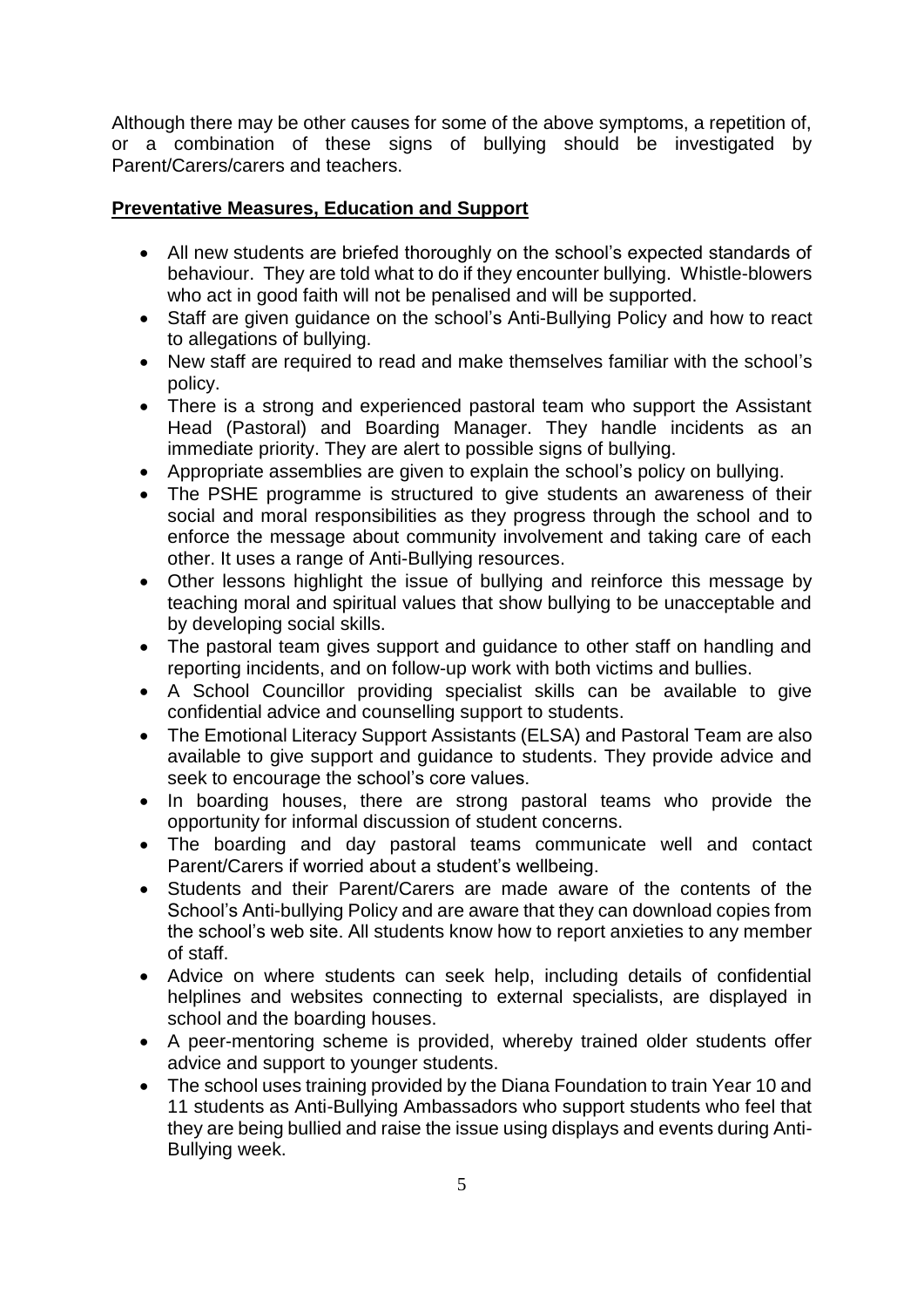# **Rolls and Responsibilities**

#### **Staff**

School staff have the following responsibilities:

- Staff should be alert to any potential incident of bullying and intervene when instances are noticed. Failing to notify staff of any bullying issues makes it difficult for the school to deal with them.
- If bullying occurs offsite, such as online bullying, families should involve the police if necessary. Families should inform the school if this is the case.
- Minor incidents of disagreement should be addressed by staff and can be dealt with effectively by reference to the school's Behaviour, Rewards and Exclusion Policy.
- Incidents that constitute bullying should be referred to the Pastoral Assistant who will liaise with the Heads of Year over action to be taken.
- The Heads of Year are responsible for clarifying the facts through thorough investigation and taking statements from the bully, any victims and witnesses.
- The Heads of Year, having clarified the facts, will inform Parent/Carers of the incident, record the incident centrally through 'My Concerns' and liaise with the Assistant Head (Pastoral) regarding the sanction.
- When an incident of bullying takes place and following appropriate investigation and considering the circumstances and history, any of these strategies can be applied:
	- o Internal exclusion, during break and lunchtime, until investigation completed
	- o Whole School or SLT detention
	- o Restorative discussions
	- o Referral for counselling/victim support
	- o Written or verbal apology
	- o Parent/Carer interview with Head of Year and SLT member leading to Parent/Carer assistance in applying support or strategies or deterrents as necessary
	- $\circ$  Continued monitoring of victim/bully individually
	- o Anti-Bullying Contract (see Appendix 2)
	- o Referral to external agencies e.g. Social Services, Educational Psychologist or PCSO.
	- o Fixed term exclusion
	- o Permanent exclusion

# **Students**

- Treat one another in our community in line with our school ethos and values
- Ensuring that previous victims of bullying are not isolated from groups of friends.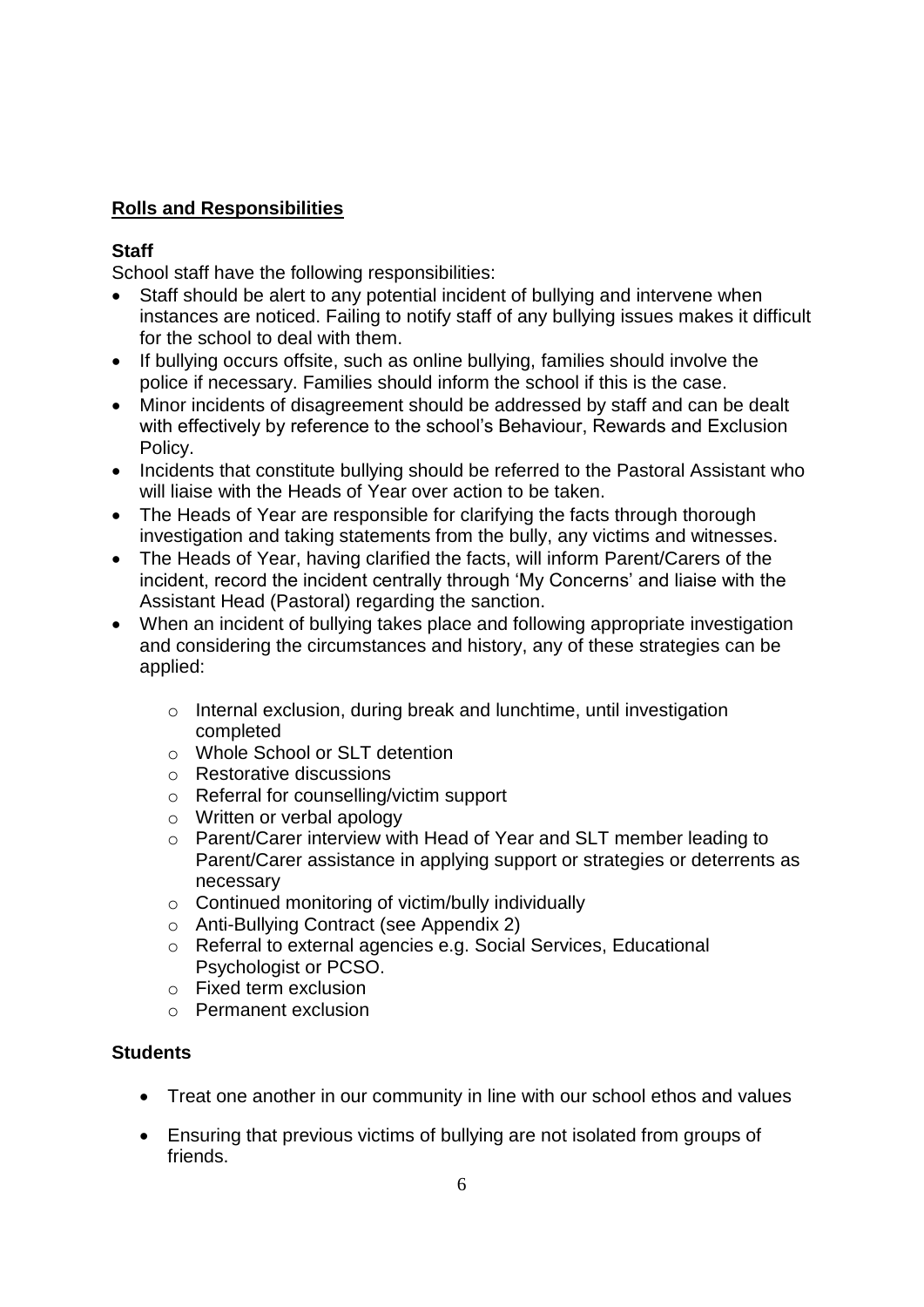- Intervening appropriately when someone is being bullied and making it clear to the bully that his or her actions are unacceptable.
- Informing a member of staff that bullying is happening.
- Encouraging the victim to join in activities and groups.
- Discussion and consideration of bullying issues in PSHE lessons.

### **Parent/Carers**

We ask our Parent/Carers to support their children and the school by:

- Watching for signs of distress or unusual behaviour in their children, which might be evidence of bullying.
- Advising their children to report any bullying to a member of staff and explain the implications of allowing the bullying to continue unchecked, for themselves and for other pupils.
- Advising their children not to retaliate violently to any forms of bullying.
- Being sympathetic and supportive towards their children, and reassuring them that appropriate action will be taken;
- Keep a written record of any reported instances of bullying.
- Informing the school of any suspected bullying, even if their children are not involved; Co-operating with the school, if their children are accused of bullying, try to ascertain the truth.
- Pointing out the implications of bullying, both for the children who are bullied and for the

# **Reporting Bullying**

- Students are encouraged to report bullying of themselves or others, this can be done in a variety of ways so that there is an option to remain anonymous:
	- Directly by telling any member of staff.
	- Online through the School's Imperos-Confide system.

# **Response to Bullying**

1. Friendship fallout or isolated incident between students – Not Bullying

 Restorative Conversation/Apology - Actioned by Pastoral Support Assistant/Tutor (Parent/Carers informed)

2. Repetition of choice towards others which causes upset or distress – Potentially Bullying Behaviour.

- First Instance Restorative Justice/Apology/Detention/restate expectations about acceptable behaviour towards others – Actioned by Pastoral Support Assistant/Tutor (Parent/Carers informed).
- Repetition towards same target or another target Restorative Justice/Apology AND Sanction (After School Detention) – Actioned by Head of Year(Parent/Carers informed).

3. Continuation of choices towards others which fit the definition of Bullying – Bullying Behaviour.

• Bully Meeting – Actioned by Head of Year, Pastoral Support Assistant/Tutor invited and possibly Parent/Carers.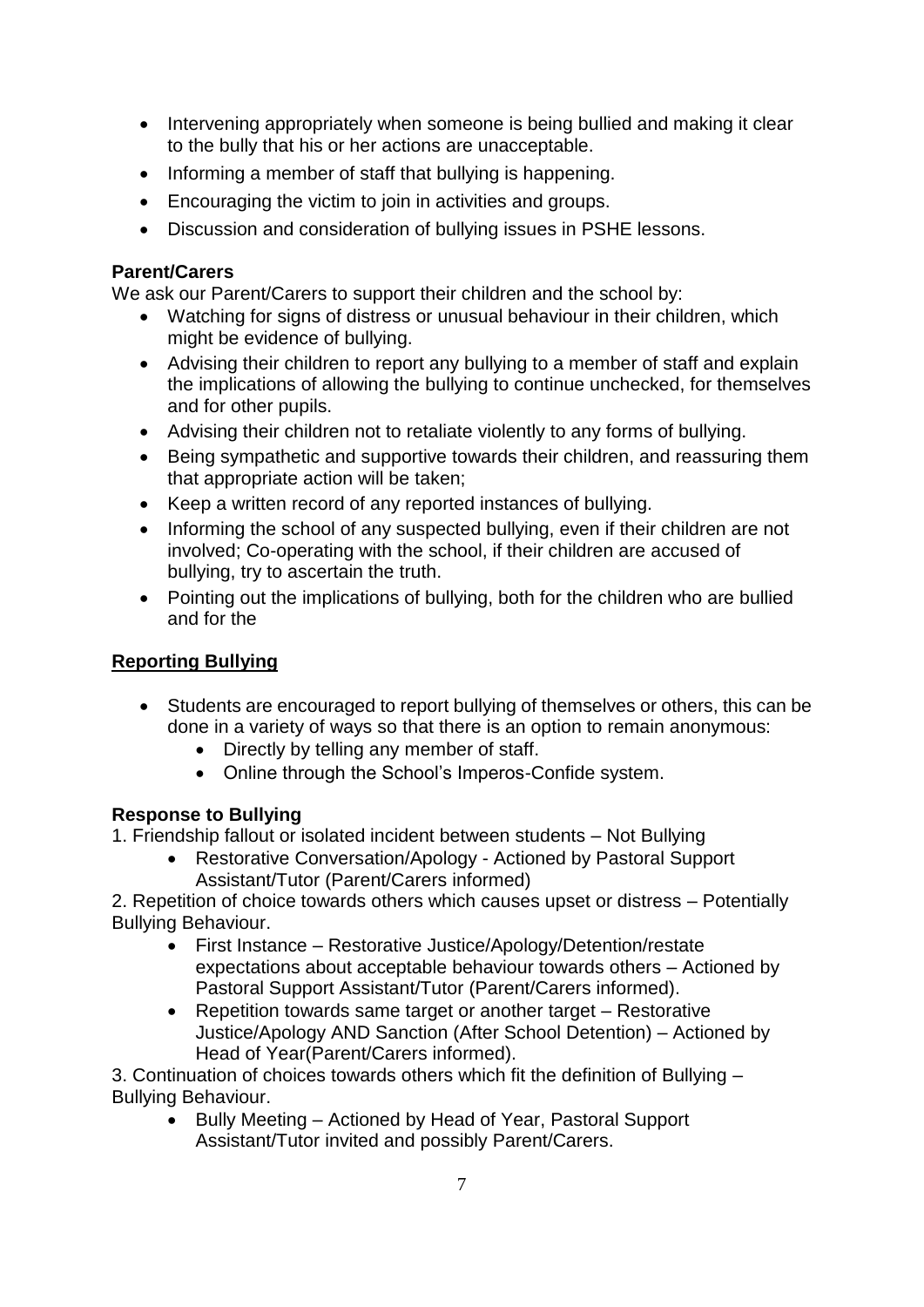Actions agreed to support bully in changing behaviour, refer to Pastoral Support Manager if appropriate. Letter to Parent/Carers informing of meeting

4. Following Head of Year meeting, persistent choices towards others which fit the definition of Bullying – Bullying Behaviour

- Actioned by Head of Year
- Sanctions Isolation, Anti-Bullying Contract (see Appendix 2)
- Support Pastoral Manager feedback to Pastoral team on progress and barriers. Head of Year informs Parent/Carers of student's continued choices.
- 5. Continued persistent choices which fit definition of Bullying Bullying Behaviour Head of Year refer to SLT
	- Actioned by SLT
	- Sanction potentially Fixed Term Exclusion or removal from lessons to Isolation Room. SLT meeting with Parent/Carers.

#### **Complaints Procedure**

Parent/Carers/carers and students are encouraged to use our complaints procedure (which is published on our website) if they feel that their concerns about bullying are not being addressed properly.

#### **The Use of Derogatory Language**

The school will not accept the use of derogatory language on site, in particular the use of racist, homophobic or disability discriminatory language.

- Staff have received training on suitable responses to the use of homophobic language.
- Staff will always challenge the use of racist, homophobic or disability discriminatory language. Staff will explain why the language is inappropriate and issue a punishment where appropriate.
- All incidents of racist, homophobic or disability discriminatory language are recorded electronically, and the frequency monitored.

#### **Children with Special Educational Needs and Disabilities (SEND**

Children with SEN and disabilities can be disproportionally impacted by bullying and related incidents without outwardly showing any signs. Staff need to be aware of the SEN or disability of any student who suffers, is involved in or a witness to bullying and consult with the SEND Department for guidance when dealing with incidents involving these students

#### **The Prevent Duty**

The school recognises it has a Prevent duty, under section 26 of the Counter-Terrorism and Security Act 2015, to have due regard to the need to prevent people from being drawn into terrorism. Full details are given in the Safeguarding Policy.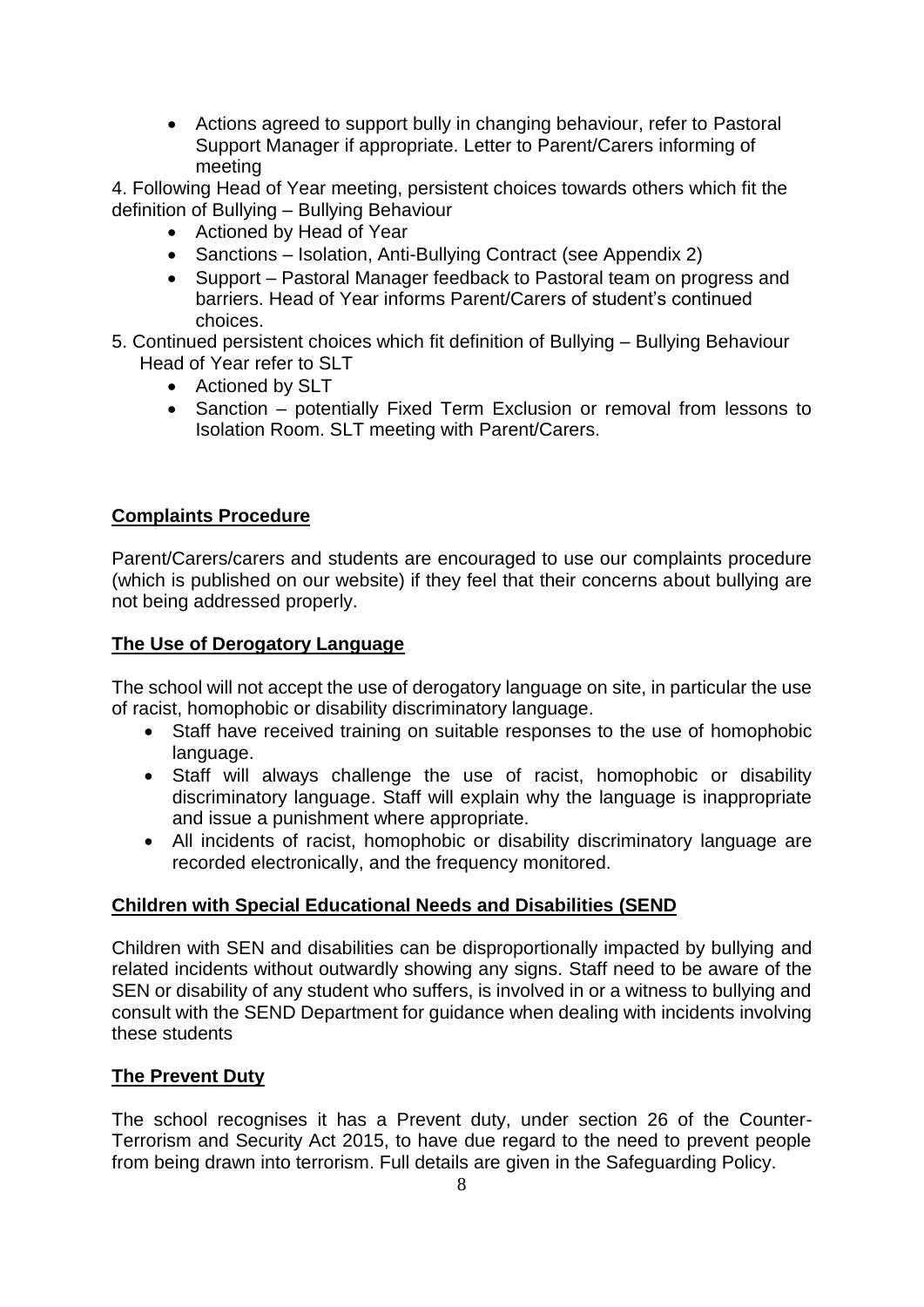We recognise the potential for students to be driven into radicalisation as a result of the bullying actions of people that they know or people who they meet through social media.

The school builds pupils' resilience to radicalisation by promoting fundamental British values and enabling them to challenge extremist views through the teaching of PSHE and the school culture of Tolerance, Respect and Kindness.

The Safeguarding Policy sets out the procedure to be followed if a student or Parent/Carer/carer reports such bullying or if a member of staff has a concern of this nature.

**Cyberbullying** (Guidance for staff can be found in Appendix 3)

Cyberbullying is the sending or posting of harmful or cruel texts or images using the internet or other digital communication devices.

The Department for Education define cyber bullying as:

'An aggressive, intentional act carried out by a group or individual using electronic forms of contact against a victim who cannot easily defend him/herself'.

Cyberbullying may include:

- sending threatening or abusive text messages
- creating and sharing embarrassing images or videos
- 'trolling' the sending of menacing or upsetting messages on social networks, chat rooms or online games
- excluding children from online games, activities or friendship groups
- setting up hate sites or groups about a particular child
- encouraging young people to [self-harm](https://www.nspcc.org.uk/preventing-abuse/keeping-children-safe/self-harm/)
- voting for or against someone in an abusive poll
- creating fake accounts, hijacking or stealing online identities to embarrass a young person or cause trouble using their name
- sending explicit messages, also known as [sexting](https://www.nspcc.org.uk/preventing-abuse/keeping-children-safe/sexting/)
- pressuring children into sending sexual images or engaging in sexual conversations.

Cyberbullying is a 'method' of bullying. It can be used to carry out all the different 'types' of bullying such as racist or homophobic bullying or bullying related to SEN and disability. Instead of the perpetrator carrying out the bullying in person, they use technology as the means of bullying.

Some features of cyber bullying are different from other forms of bullying:

• Invasion of home/personal space: cyber bullying can take place at any time and intrude into spaces that have previously been regarded as safe or personal. The audience can be very large and reached rapidly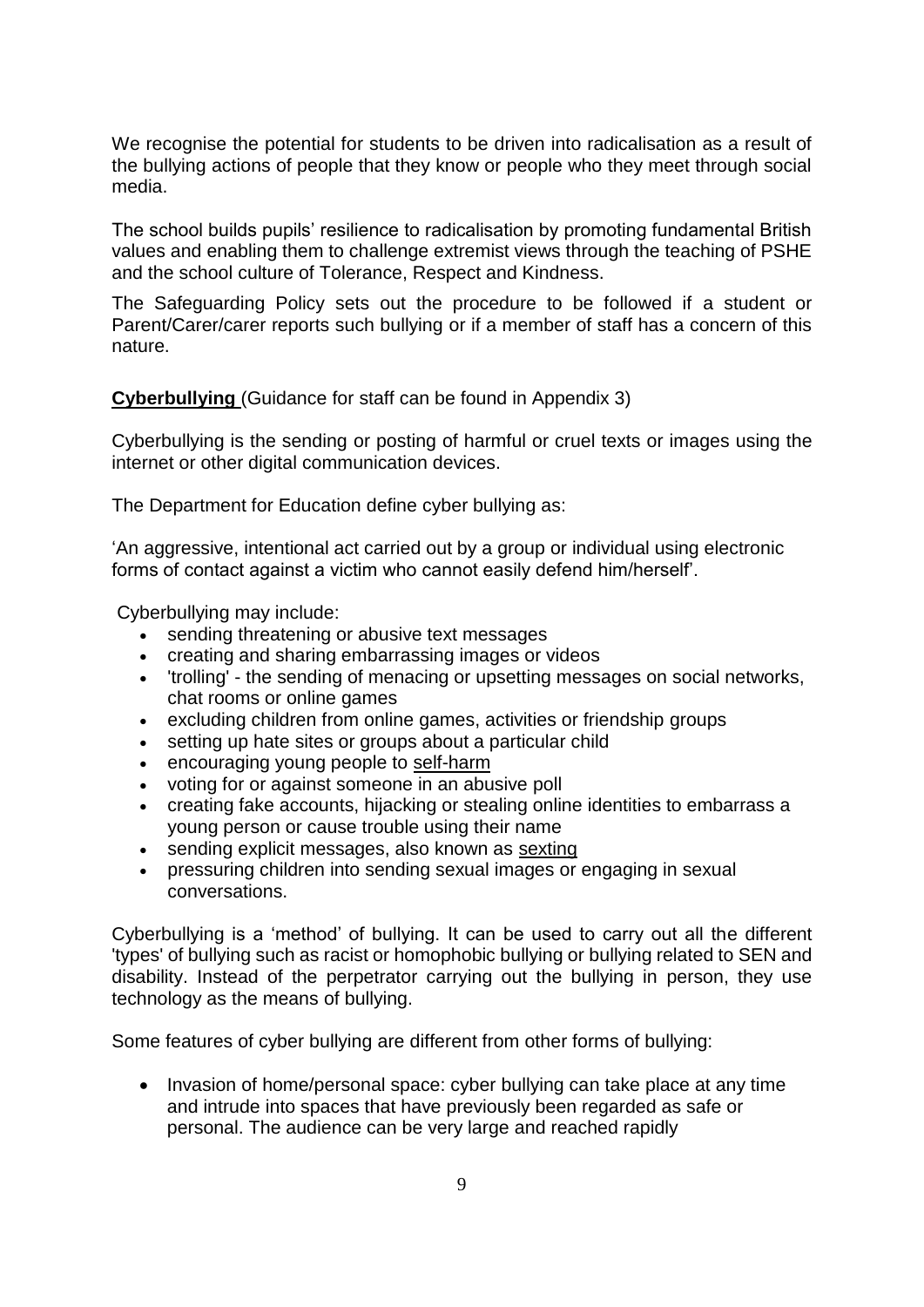- The difficulty in controlling electronically circulated messages means the scale and scope of cyber bullying can be greater than for other forms of bullying.
- Electronically forwarded content is hard to control and the worry of content resurfacing can make it difficult for targets to move on.
- People who cyber bully may attempt to remain anonymous. This can be extremely distressing for those being bullied. The person cyber bullying may never be in the same physical space as their target.
- Cyber bullying can take place both between peers and across generations; teachers have also been targets. Age or size are not important.
- Bystanders can become accessories to bullying by passing on a humiliating image.

Some instances of cyber bullying are known to be unintentional: it can be the result of not thinking. Something sent as a joke may be deeply upsetting or offensive to the recipient or a lack of awareness of the consequences – for example saying something negative online about another student, or friend that they do not expect to be forwarded or viewed outside their immediate group.

Cyber bullying may be done to, or by, any member of the school community including students, teaching and support staff. It will be investigated and dealt with whoever is involved.

# **Legal Issues**

Cyber bullying can be a criminal offence.

- It is unlawful to disseminate defamatory information in any media including the internet.
- Section 127 of the Communications Act 2003 makes it an offence to send, by means of a public electronic communications network, a message or other matter that is grossly offensive or one of an indecent, obscene or menacing character.
- The Protection from Harassment Act 1997 makes it an offence to knowingly pursue any course of conduct amounting to harassment.
- The Malicious Communications Act 1988
- The Public Order Act 1986

# **Preventing Cyberbullying**

- Students are encouraged to follow the school Anti- Bullying code.
- Students must sign the school's Acceptable Use Policy and are expected to adhere to it.
- Certain sites are blocked by the school's filtering system. The IT Department monitors students' use.
- The use of Mobile Phones is restricted as detailed in the Behaviour and Online Safety Policies.
- The use of cameras is not allowed in washing and changing areas, or in the dormitories of boarding houses.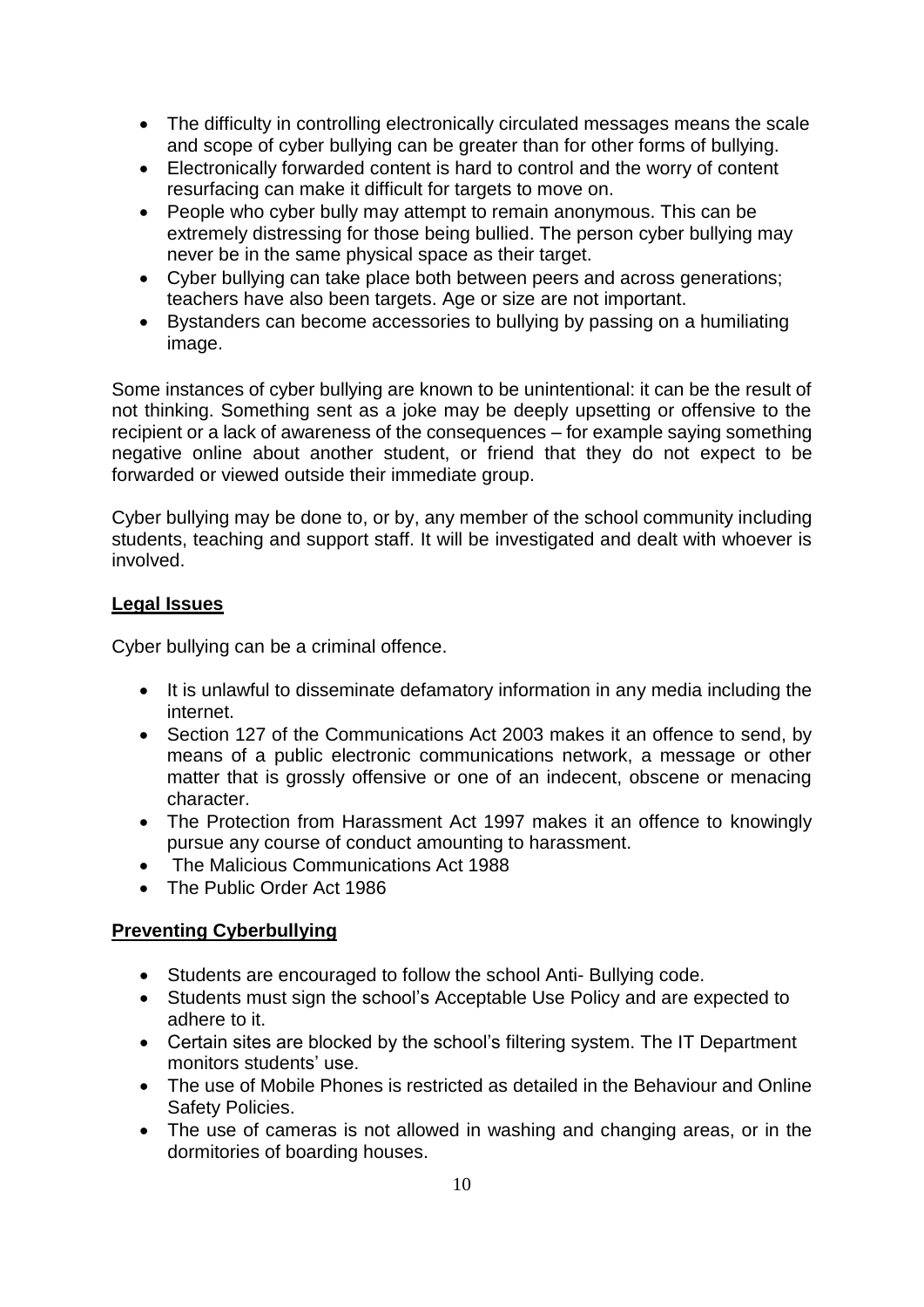We have identified opportunities to reinforce the message to students, staff and Parent/Carers/carers that bullying of any kind, including cyber bullying will not be tolerated. These include:

# **Raising Awareness and Advice**

#### **Posters**

- Advice on how students should respond to Cyberbullying are displayed in ICT rooms.
- Statements of the schools' response to Cyber bullying are posted in ICT and Tutor rooms.
- The Anti-Bullying posters are displayed in school and boarding houses.

The following topics are covered within the curriculum and pastoral time:

#### **ICT Lessons**

- Safe use of email
- Using mobile technology
- On-line safety
- Definitions of cyber bullying
- Technologies associated with cyber bullying
- Dealing with Cyber bullying
- Cyber bullying scenarios
- Chat room /on-line forums safety
- Cyberstalking

#### **PSHE/Assemblies/Tutor Time**

- Anti- bullying Week
- Scenarios of Cyber Bullying and Online Safety
- Impact of Cyber bullying on individuals
- Reporting Cyber bullying
- The role of the bystander

#### **Parent/Carers**

Parent/Carers and Carers will be made aware of the Anti-bullying policy through:

- Year 7 intake evening
- School website
- Admission interviews
- Head's newsletters
- Parent/Carer/carer training evening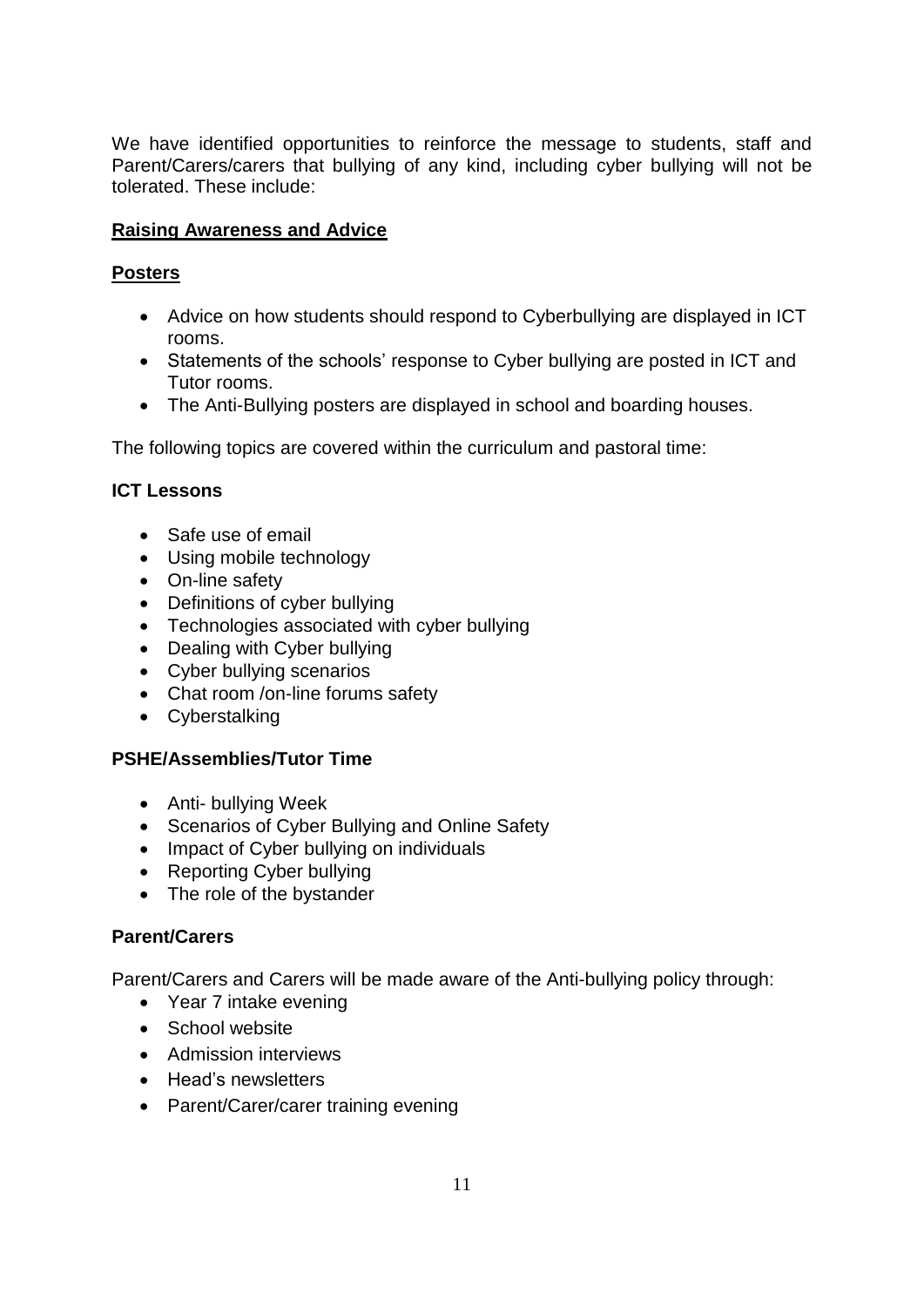# **All Staff**

- Comply with and to be aware of and understand the Anti‐Bullying Policy and their role in the process of keeping students safe
- Staff to comply with and to be aware of and understand the Online Safety Policy

### **Responding to Cyberbullying Incidents**

- Staff, students and Parent/Carers/carers are advised to keep a record of the bullying as evidence, for example phone logs, text messages or images on networking sites. They can be useful to show Parent/Carers/carers of the perpetrator and where necessary, the police. When evidence has been secured, the offensive material should be removed or deleted from the relevant device.
- Students and Parent/Carers/carers are encouraged to report all incidents of Cyberbullying to a member of staff and are assured that it will be dealt with as swiftly as possible.
- Reports will be dealt with in the same way as for any bullying incident as detailed above.
- In serious cases the school will involve the police.
- The school will investigate incidents involving members of the school community which takes place at any time.

#### **Online Safety at Home**

Several sites offer helpful advice to Parent/Carers/carers and how they can best monitor their child's use of the computer at home. Useful information can be found on the following site:

[www.antibullyingalliance.org](file:///C:/Users/pclackson/AppData/Local/Microsoft/Windows/INetCache/Content.Outlook/MCJ7DI71/www.antibullyingalliance.org) [www.beatbullying.org](file:///C:/Users/pclackson/AppData/Local/Microsoft/Windows/INetCache/Content.Outlook/MCJ7DI71/www.beatbullying.org) [www.bullying.co.uk/children](file:///C:/Users/pclackson/AppData/Local/Microsoft/Windows/INetCache/Content.Outlook/MCJ7DI71/www.bullying.co.uk/children) [www.bullying.org](file:///C:/Users/pclackson/AppData/Local/Microsoft/Windows/INetCache/Content.Outlook/MCJ7DI71/www.bullying.org) [www.childline.org.uk](file:///C:/Users/pclackson/AppData/Local/Microsoft/Windows/INetCache/Content.Outlook/MCJ7DI71/www.childline.org.uk) [www.antibullying.net](file:///C:/Users/pclackson/AppData/Local/Microsoft/Windows/INetCache/Content.Outlook/MCJ7DI71/www.antibullying.net) [www.ceop.police.uk](file:///C:/Users/pclackson/AppData/Local/Microsoft/Windows/INetCache/Content.Outlook/MCJ7DI71/www.ceop.police.uk) [www.t-mobile.co.uk/help-and-advice/advice-for-Parent/Carers/](file:///C:/Users/pclackson/AppData/Local/Microsoft/Windows/INetCache/Content.Outlook/MCJ7DI71/www.t-mobile.co.uk/help-and-advice/advice-for-parents/) [www1.orange.co.uk/documents/regulatory\\_affairs/guide\\_for\\_Parent/Carers.pdf](file:///C:/Users/pclackson/AppData/Local/Microsoft/Windows/INetCache/Content.Outlook/MCJ7DI71/www1.orange.co.uk/documents/regulatory_affairs/guide_for_parents.pdf) [www.vodafone.com/content/index/Parent/Carers.html](file:///C:/Users/pclackson/AppData/Local/Microsoft/Windows/INetCache/Content.Outlook/MCJ7DI71/www.vodafone.com/content/index/parents.html) [www.o2.co.uk/Parent/Carers](file:///C:/Users/pclackson/AppData/Local/Microsoft/Windows/INetCache/Content.Outlook/MCJ7DI71/www.o2.co.uk/parents)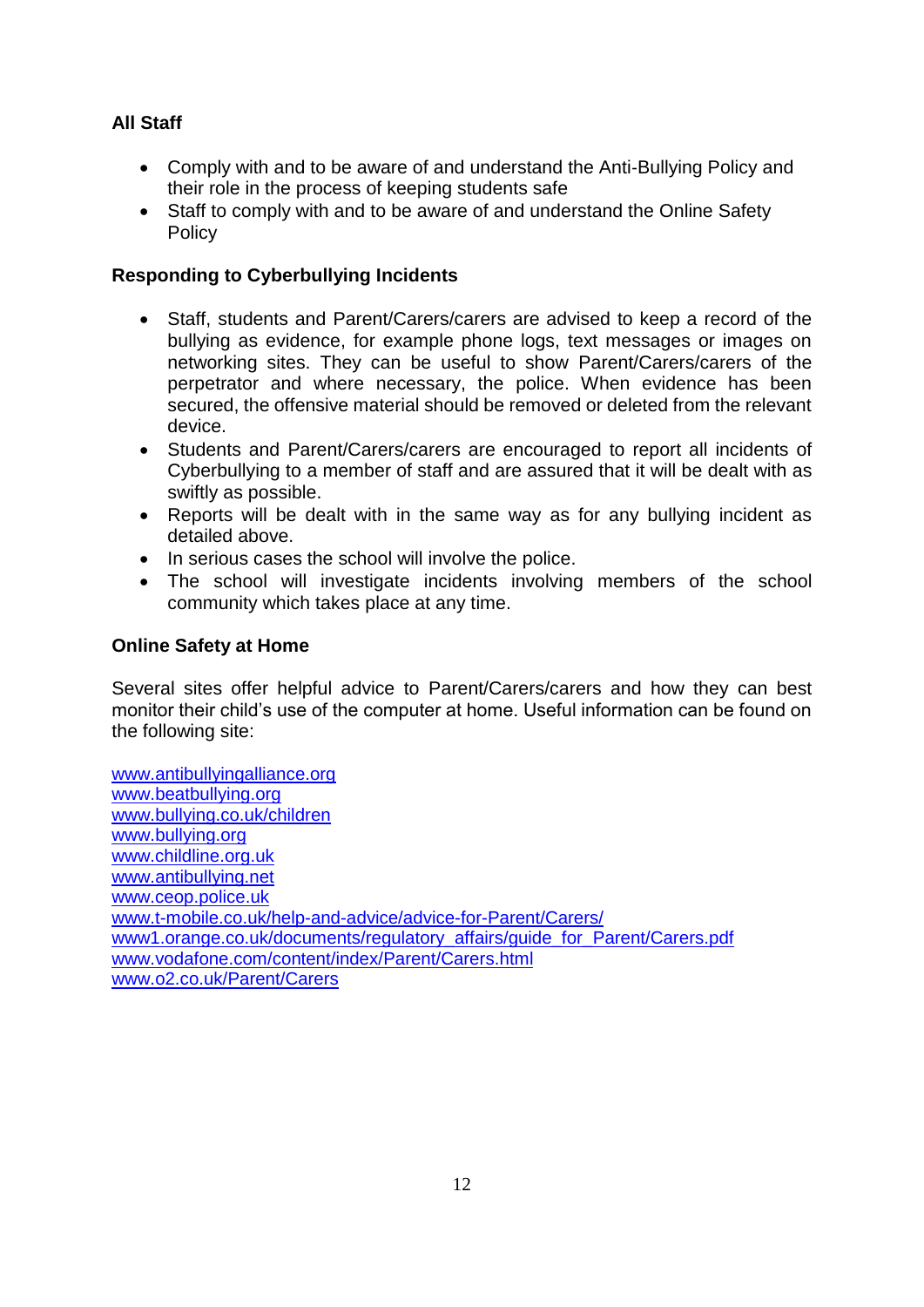# **Appendix 1**

| <b>SEXEY'S SCHOOL</b>                            | <b>GREEN - Victim/Target</b> |           |
|--------------------------------------------------|------------------------------|-----------|
| <b>ANTI-BULLYING INCIDENT REPORT</b>             |                              |           |
| 1. What, when and where did it happen?           |                              |           |
|                                                  |                              |           |
|                                                  |                              |           |
|                                                  |                              |           |
|                                                  |                              |           |
|                                                  |                              |           |
|                                                  |                              |           |
| 2. How did it make you feel?                     |                              |           |
|                                                  |                              |           |
|                                                  |                              |           |
|                                                  |                              |           |
|                                                  |                              |           |
|                                                  |                              |           |
| 3. Who was there?                                |                              |           |
|                                                  |                              |           |
|                                                  |                              |           |
|                                                  |                              |           |
|                                                  |                              |           |
|                                                  |                              |           |
| 4. How do you think we can resolve this problem? |                              |           |
|                                                  |                              |           |
|                                                  |                              |           |
|                                                  |                              |           |
|                                                  |                              |           |
|                                                  |                              |           |
|                                                  |                              |           |
| 5. Action                                        |                              | Resolved? |
|                                                  |                              |           |
|                                                  |                              | Yes/No    |
|                                                  |                              |           |
|                                                  |                              |           |
| Student signature                                | Staff signature              |           |
|                                                  |                              |           |
|                                                  |                              |           |
|                                                  |                              |           |
|                                                  | Date                         |           |
|                                                  |                              |           |
|                                                  |                              |           |
|                                                  |                              |           |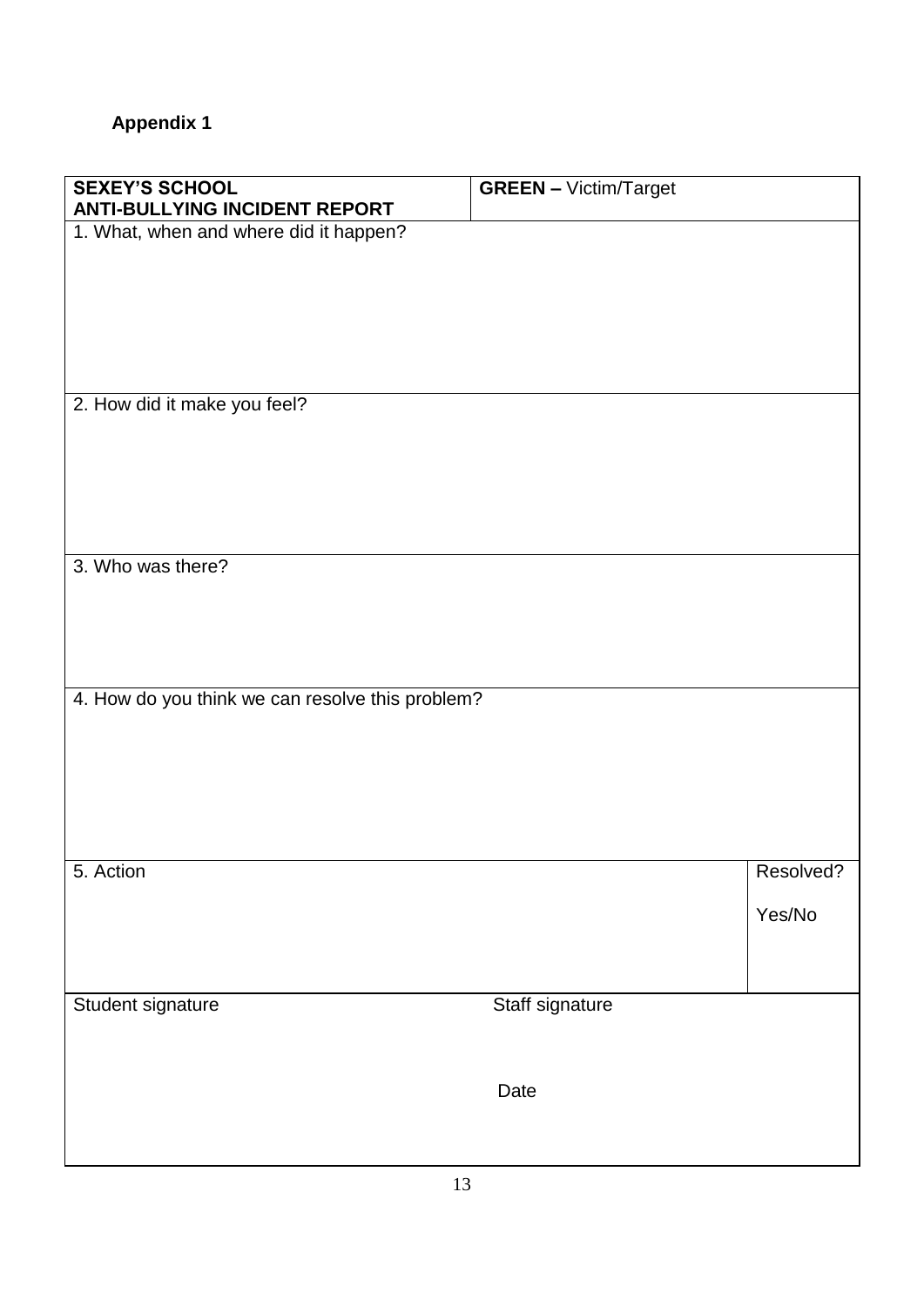|                                                               | <b>MAUVE - Alleged Bully</b> |           |
|---------------------------------------------------------------|------------------------------|-----------|
| <b>SEXEY'S SCHOOL</b><br><b>ANTI-BULLYING INCIDENT REPORT</b> |                              |           |
| 1. What, when and where did it happen?                        |                              |           |
|                                                               |                              |           |
|                                                               |                              |           |
|                                                               |                              |           |
| 2. How did it make you feel?                                  |                              |           |
|                                                               |                              |           |
|                                                               |                              |           |
|                                                               |                              |           |
|                                                               |                              |           |
| 3. Who was there?                                             |                              |           |
|                                                               |                              |           |
|                                                               |                              |           |
| 4. How do you think we can resolve this problem?              |                              |           |
|                                                               |                              |           |
|                                                               |                              |           |
|                                                               |                              |           |
| 5. Action                                                     |                              | Resolved? |
|                                                               |                              | Yes/No    |
|                                                               |                              |           |
| Student signature                                             | Staff signature              |           |
|                                                               |                              |           |
|                                                               | Date                         |           |
|                                                               |                              |           |
|                                                               |                              |           |
|                                                               |                              |           |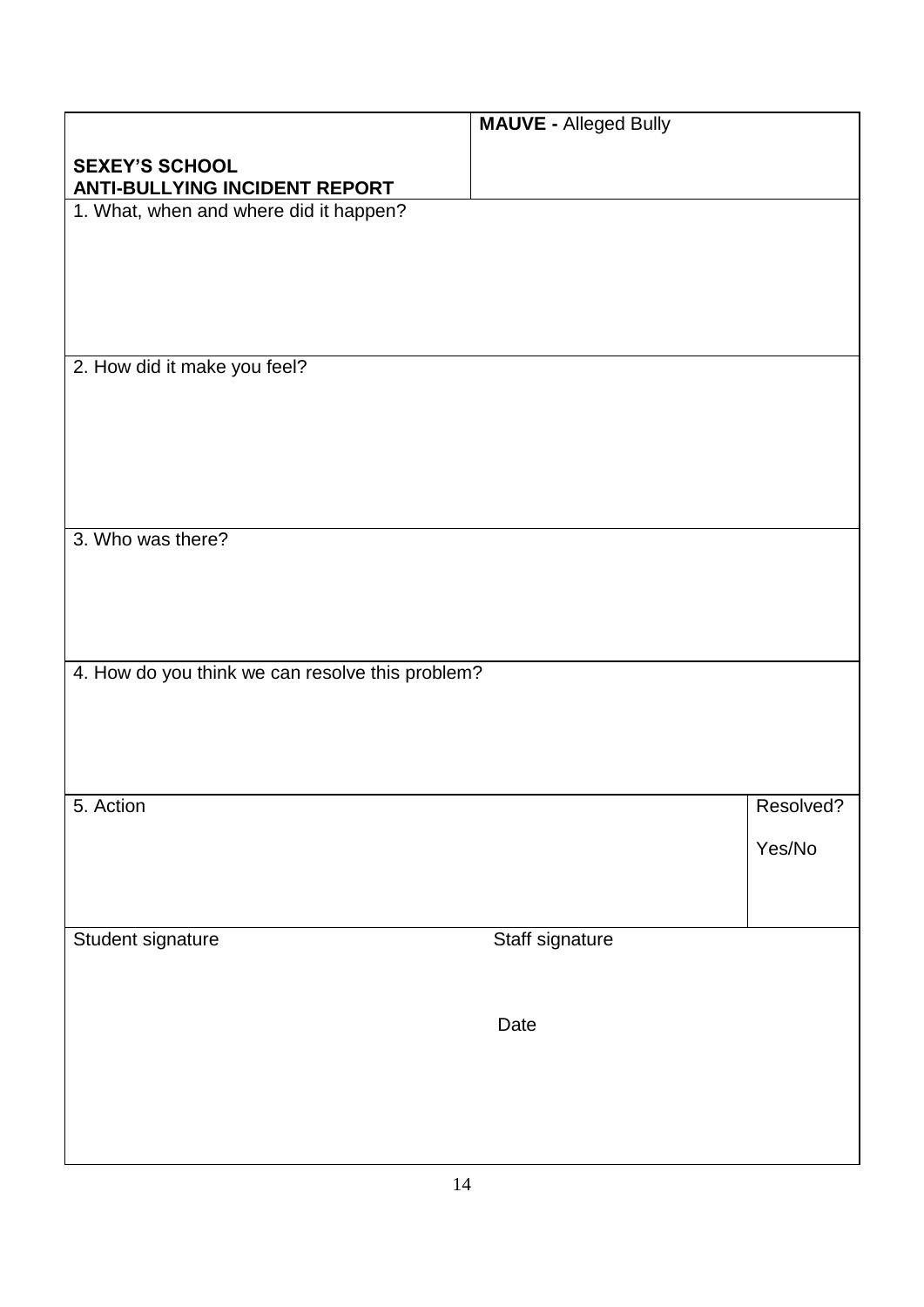| <b>SEXEY'S SCHOOL</b><br><b>ANTI-BULLYING INCIDENT REPORT</b> | <b>YELLOW</b> - Involved - please state level of |          |
|---------------------------------------------------------------|--------------------------------------------------|----------|
|                                                               | involvement e.g. bystander/witness etc.          |          |
|                                                               |                                                  |          |
| 1. What, when and where did it happen?                        |                                                  |          |
|                                                               |                                                  |          |
|                                                               |                                                  |          |
|                                                               |                                                  |          |
|                                                               |                                                  |          |
|                                                               |                                                  |          |
| 2. How did it make you feel?                                  |                                                  |          |
|                                                               |                                                  |          |
|                                                               |                                                  |          |
|                                                               |                                                  |          |
| 3. Who was there?                                             |                                                  |          |
|                                                               |                                                  |          |
|                                                               |                                                  |          |
|                                                               |                                                  |          |
| 4. How do you think we can resolve this problem?              |                                                  |          |
|                                                               |                                                  |          |
|                                                               |                                                  |          |
|                                                               |                                                  |          |
| 5. Action                                                     |                                                  | Resolved |
|                                                               |                                                  | Yes/No   |
|                                                               |                                                  |          |
|                                                               |                                                  |          |
| Student signature                                             | Staff signature                                  |          |
|                                                               |                                                  |          |
|                                                               | Date                                             |          |
|                                                               |                                                  |          |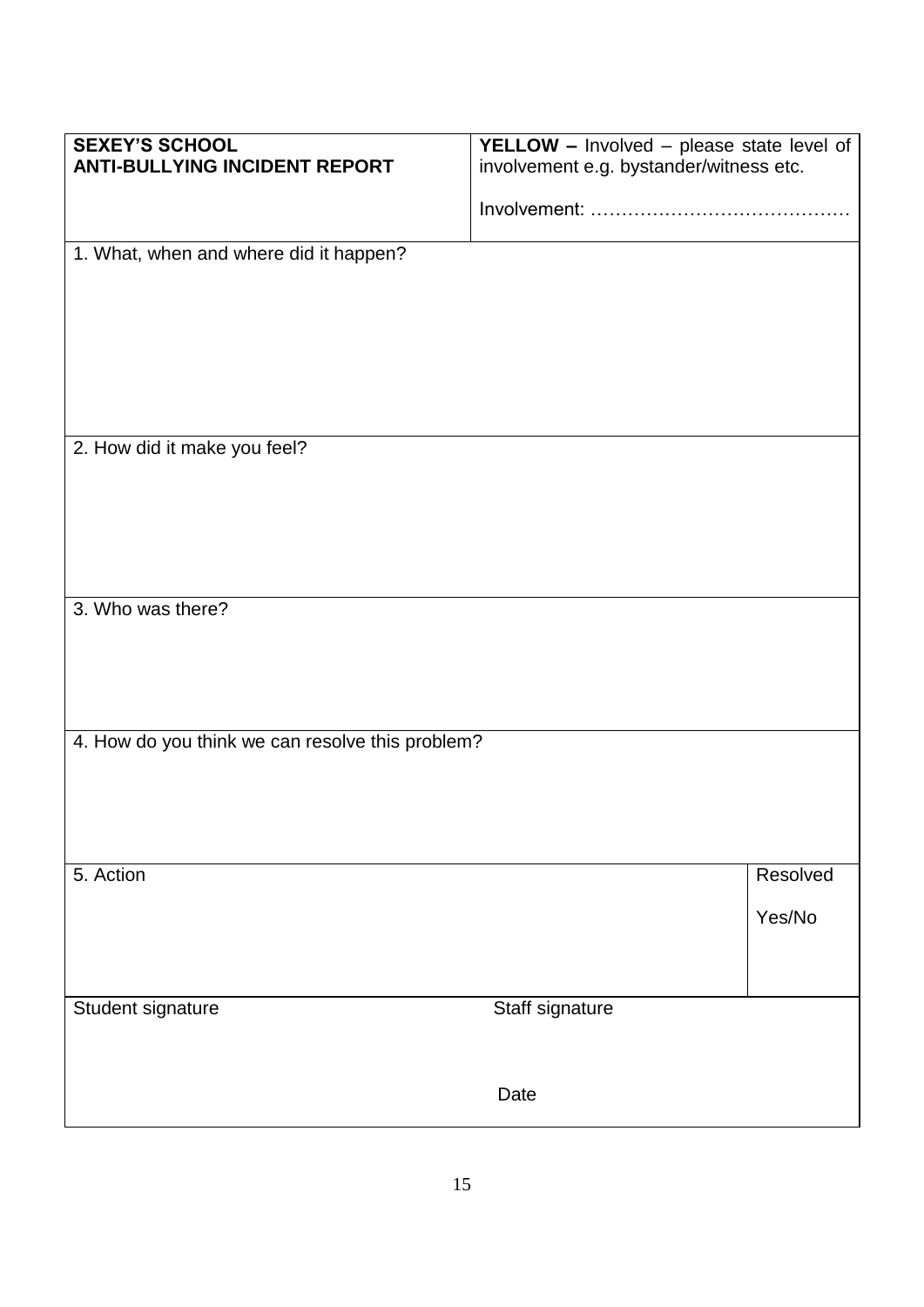# **Appendix 2**

| <b>SEXEY'S SCHOOL</b><br><b>ANTI-BULLYING CONTRACT</b>                                                                                                                                                                                                                                                                  |                 |  |
|-------------------------------------------------------------------------------------------------------------------------------------------------------------------------------------------------------------------------------------------------------------------------------------------------------------------------|-----------------|--|
| 1. Who are you picking on or giving a hard time (i.e. bullying)?                                                                                                                                                                                                                                                        |                 |  |
| 2. What have you been doing or saying? Where and why have you been doing this?                                                                                                                                                                                                                                          |                 |  |
| 3. How might this person feel when they are bullied or harassed by you?                                                                                                                                                                                                                                                 |                 |  |
| 4. Complete the following statements by 'crossing out' the incorrect words.<br>a. Bullying is OK / not OK.<br>b. Harassment is OK / not OK.<br>c. It is acceptable / not acceptable to bully others at Sexey's School.                                                                                                  |                 |  |
| 5. What can I do to resolve this situation?<br>(State what you will do as your part in stopping this bullying and harassment.)                                                                                                                                                                                          |                 |  |
| I am aware that I am being provided with an easy way resolve this situation.<br>I understand that if I do not stop this bullying or harassment that this matter will become a<br>discipline issue where other more serious consequences will apply. These consequences may<br>include temporary or permanent exclusion. |                 |  |
| Note: Your behaviour will be monitored over the next few weeks and months to ensure that you<br>fulfill your commitment to stop bullying or harassing others at Sexey's School                                                                                                                                          |                 |  |
| Ask the student to read the text above. Explain that they have a chance to resolve this without any further<br>consequences but that if they do any further bullying it will become a disciplinary issue.                                                                                                               |                 |  |
| Student signature                                                                                                                                                                                                                                                                                                       | Staff signature |  |
| Parent/Carer/Carer signature                                                                                                                                                                                                                                                                                            | Date            |  |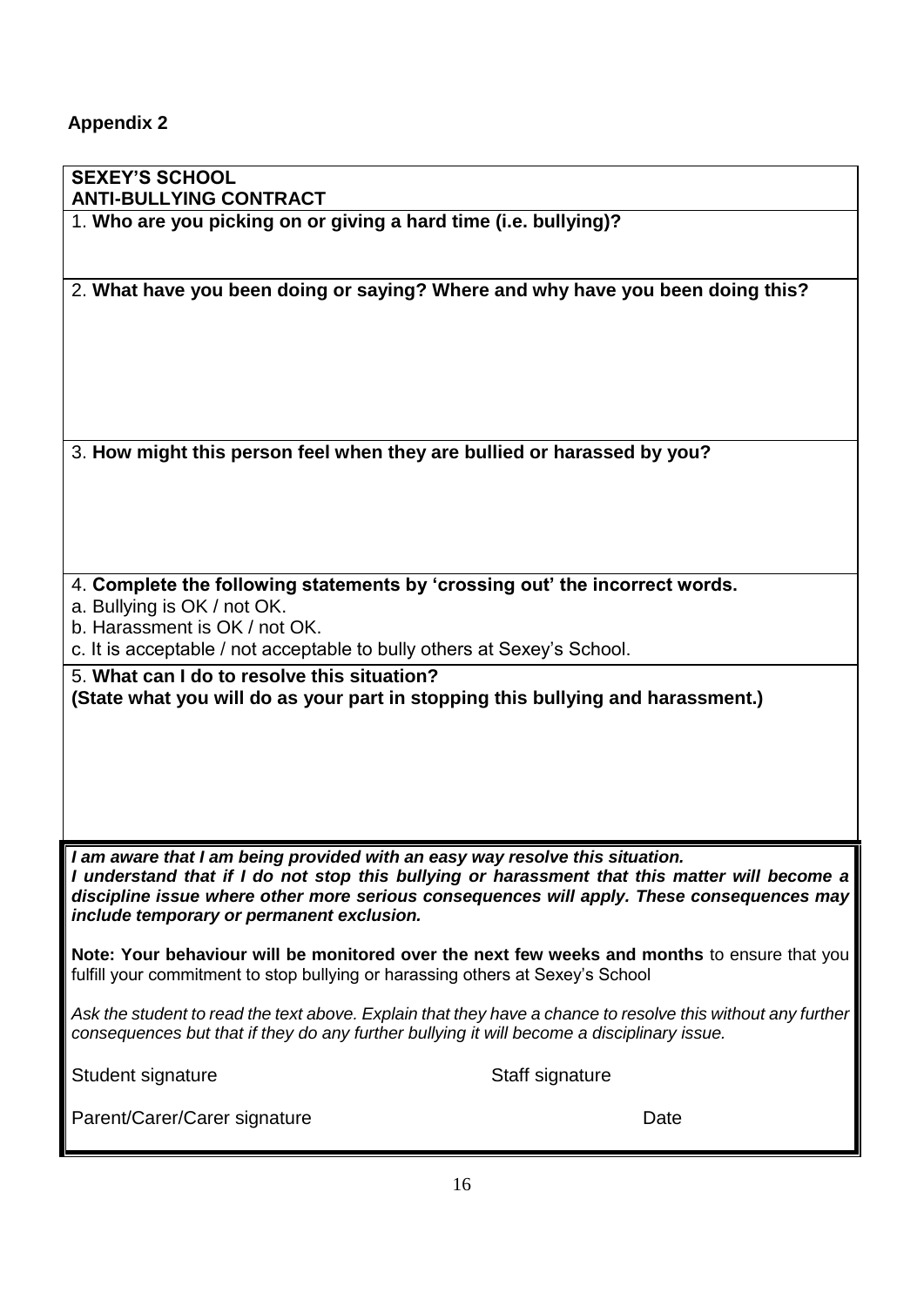# **Appendix 3**

# **CYBERBULLYING GUIDANCE FOR STAFF**

If you suspect or are told about a cyber-bullying incident, follow the protocol outlined below:

#### **Mobile Phones**

- Ask the student to show you the mobile phone
- Note everything relating to an inappropriate text message/image: include date, time and names
- Make a transcript of a spoken message, again record date, times and names
- Tell the student to save the message/image
- Go with the student to a member of the Senior Leadership Team or Head of Year.

#### **Computers**

- Ask the student to get up on-screen the material in question and to save the material
- Print off the offending material straight away
- Make sure you have got all pages in the right order and that there are no omissions
- Accompany the student, taking the offending material, to a member of the Senior Leadership Team or Head of Year

# **GUIDANCE FOR STUDENTS**

- If you believe you or someone else is the victim of cyber-bullying, speak to an adult as soon as possible. This person could be a Parent/Carer/guardian, tutor, Pastoral Manager, Head of Year, HouseParent/Carer or any member of staff.
- Do not answer abusive messages but log and report them
- Do not delete anything until it has been shown to the member of staff. Even if it is upsetting, the material is important evidence which may need to be used later as proof
- Do not give out personal IT details
- Never reply to abusive e-mails
- Never reply to someone you do not know
- Stay in public areas in chat rooms

# **GUIDANCE FOR PARENT/CARERS/CARERS**

Parent/Carers/Carers and the school must work together to ensure that all students are aware of the serious consequences of getting involved in anything that might be seen to be Cyberbullying.